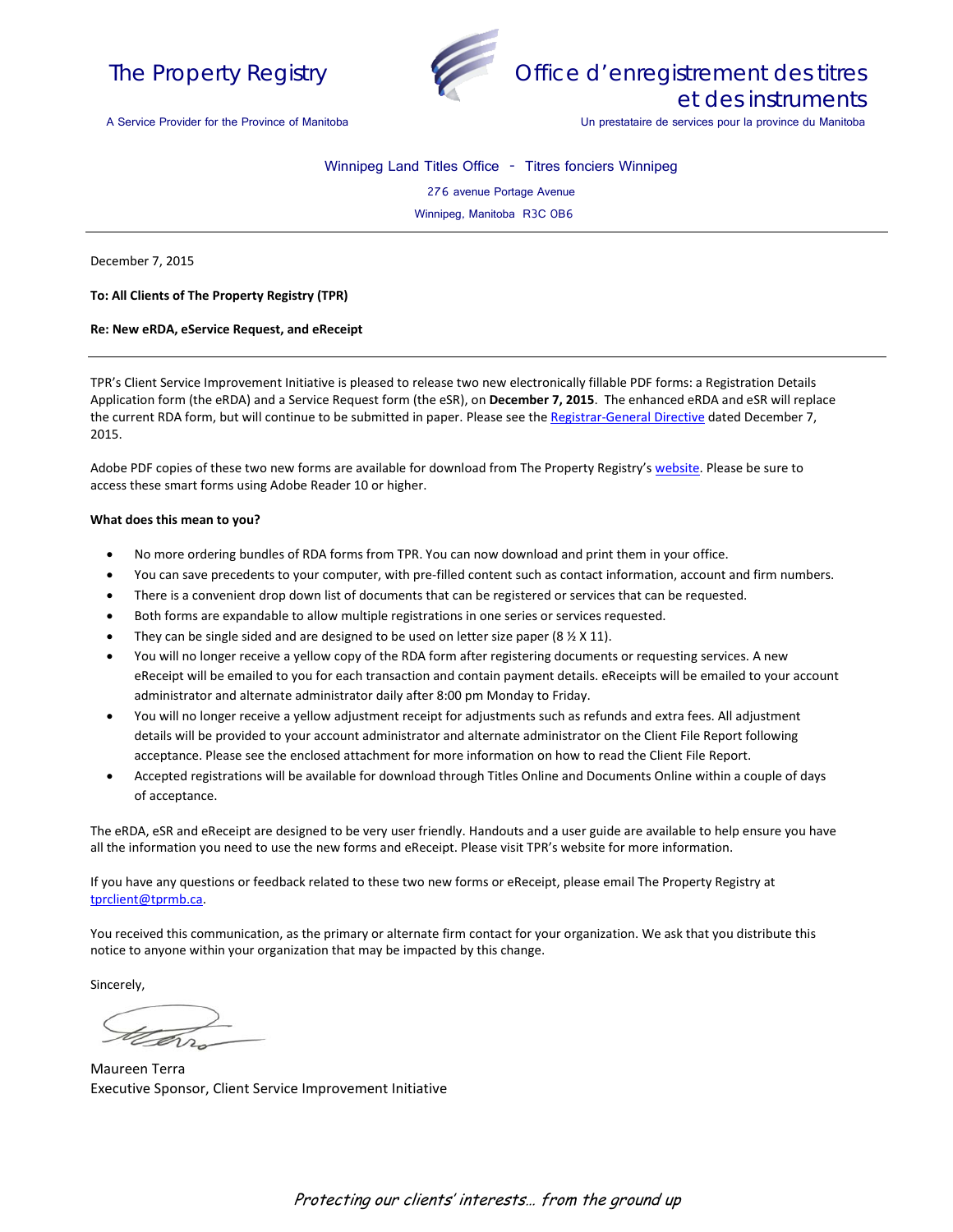## **How to Read your Client File Report**

## **Client File Report Overview**